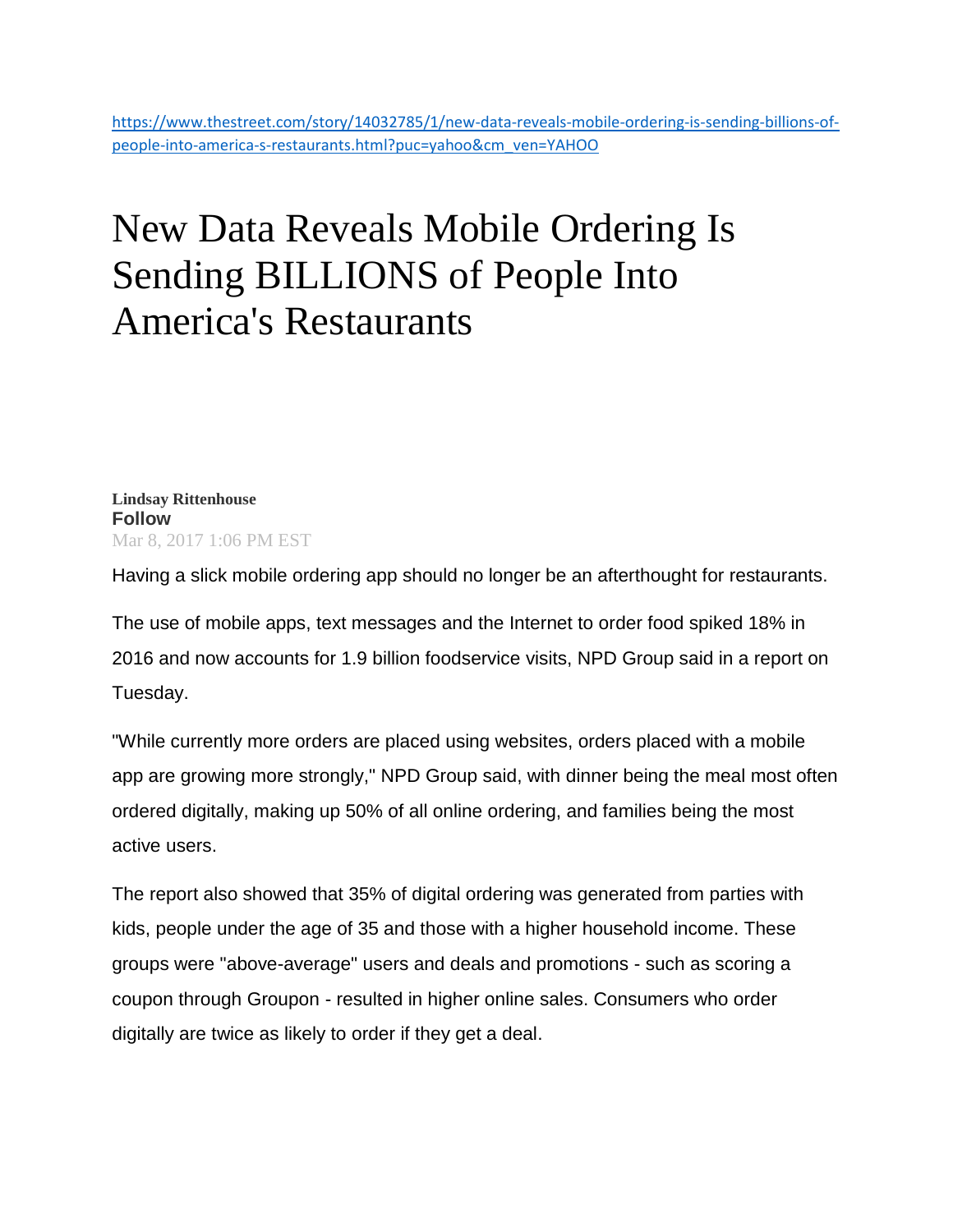"Digital ordering is now really all about the mobile app," said Bonnie Riggs, NPD Group restaurant industry analyst. "Consumers are becoming increasingly comfortable using mobile apps, if restaurants or foodservice operators don't have a mobile app, consumers may very well choose a restaurant that does."

Last week, **McDonald's** (**[MCD](https://www.thestreet.com/quote/MCD.html)**) finally hopped on the digital wave, **[after announcing](https://www.thestreet.com/story/14013408/1/i-would-rather-eat-a-rancid-big-mac-than-buy-mcdonald-s-stock.html)** that it would be launching its mobile order and pay capabilities on its app for smartphone users in the fourth quarter of this year. Micky D's expects the option to be available in roughly 20,000 restaurants worldwide.

But, the move is a long time coming, and likely the delayed mobile launch - which some **[experts predict](https://www.thestreet.com/story/14022618/2/mcdonald-s-could-have-a-brutally-hard-time-trying-to-become-mobile-friendly-like-starbucks.html)** will be very difficult to nail - is responsible for McDonald's weak samestore sales performance. Comparable store sales fell 1.3% in the U.S. in the fourth quarter.

Other fast food chains, who understood way before McDonald's that digital ordering is crucial, have been rewarded with strong same-store sales including **Starbucks** (**[SBUX](https://www.thestreet.com/quote/SBUX.html)**) , **Domino's Pizza** (**[DPZ](https://www.thestreet.com/quote/DPZ.html)**) , **Panera Bread** (**[PNRA](https://www.thestreet.com/quote/PNRA.html)**) , **Yum! Brands**' (**[YUM](https://www.thestreet.com/quote/YUM.html)**) Taco Bell, **Papa John's** (**[PZZA](https://www.thestreet.com/quote/PZZA.html)**) , **Dunkin Brands**' (**[DNKN](https://www.thestreet.com/quote/DNKN.html)**) Dunkin Donuts and even **Chick-Fil-A**.

Domino's, in particular, had a **[killer fourth quarter](https://www.thestreet.com/story/14019574/1/here-s-the-big-secret-behind-why-domino-s-pizza-is-crushing-everyone-in-the-fast-food-industry.html)**, with domestic same-store sales climbing 12.2% due to its advanced digital offerings including ordering pizza via **Twitter** (**[TWTR](https://www.thestreet.com/quote/TWTR.html)**) . The pizza chain operator has largely led the fast food pack with 60% of its total U.S. sales having been generated in 2016 from mobile devices.

Domino's said on its recent earnings call that it partnered with tech leaders **Apple** (**[AAPL](https://www.thestreet.com/quote/AAPL.html)**) , **Amazon** (**[AMZN](https://www.thestreet.com/quote/AMZN.html)**) , **Alphabet**'s Google (**[GOOGL](https://www.thestreet.com/quote/GOOGL.html)**) and **Facebook** (**[FB](https://www.thestreet.com/quote/FB.html)**) to expand its digital presence.

"Mobile ordering is becoming not a good-to-have but a must-have," said Russ Zack, senior VP of products and solutions at marketing platform HelloWorld, in an interview with *TheStreet*.